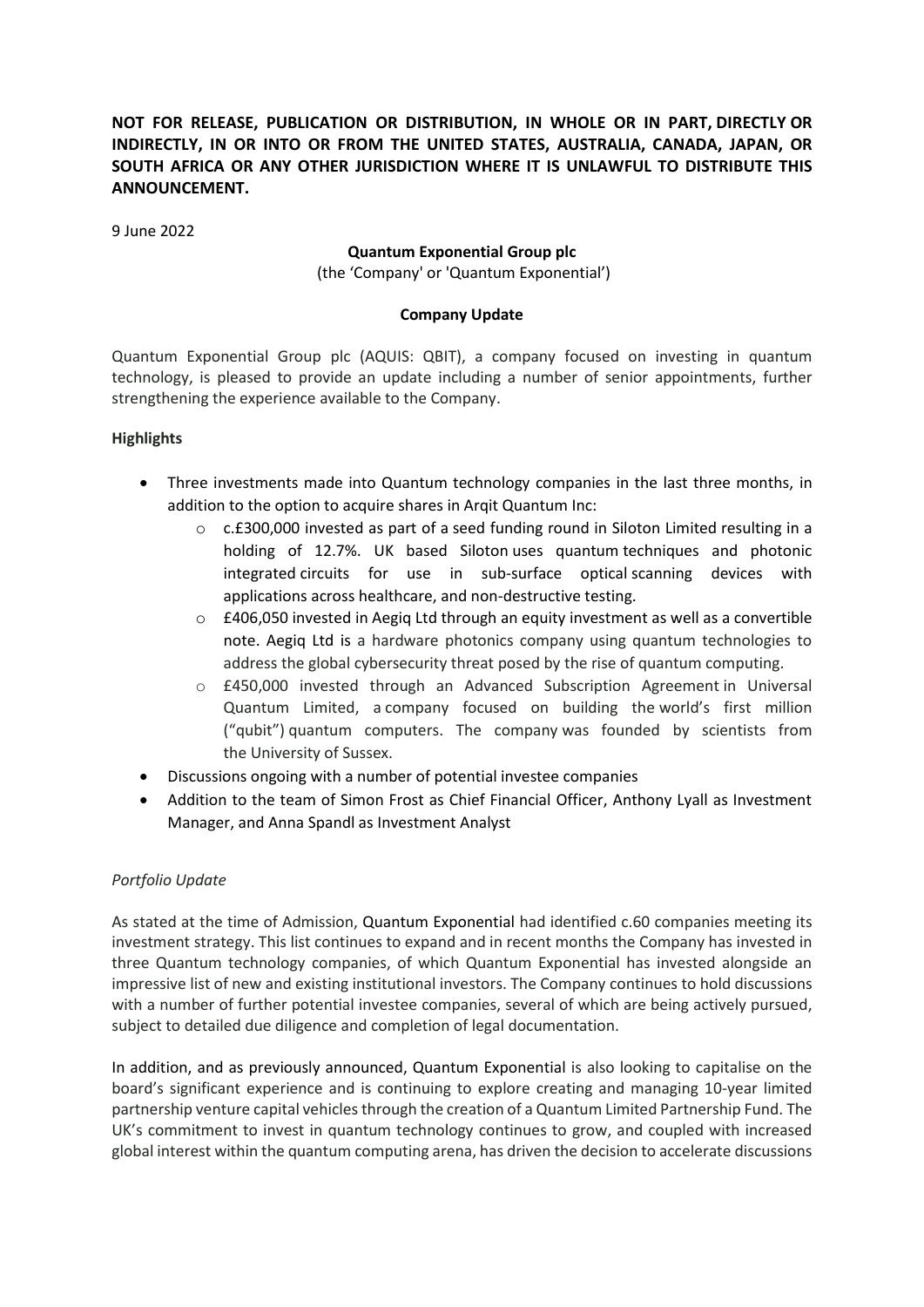with global companies and government agencies on the feasibility of a Quantum Exponential run UK fund.

#### *Senior Management and Investment Team*

Quantum Exponential are pleased to announce the appointment of Anthony Lyall as Investment Manager to work alongside the Company's CIO, Stuart Nicol. Anthony has extensive knowledge and experience of investing in technology start-ups as well as being founder of several early-stage companies himself and will lead transaction execution. To support Anthony, Anna Spandl has been appointed as Investment Analyst. Based in Austria, Anna will assist in research and investment administration, supporting the Company's European expansion plans.

In addition, Simon Frost has been appointed as the Company's Chief Financial Officer. A qualified chartered accountant, Simon's previous experience included Partner at Keith, Bayley, Rogers & Co., the Corporate Finance division of Walker Crips Group plc. Simon was formally Group CFO of Proactive Investors.

This announcement contains information which, prior to its disclosure, was inside information as stipulated under Regulation 11 of the Market Abuse (Amendment) (EU Exit) Regulations 2019/310 (as amended).

The Directors take responsibility for this announcement.

#### **\*\*ENDS\*\***

For more information, visit the Company's website: www.quantum-exponential.co.uk For further information please contact:

| <b>Steven Metcalfe, Chief Executive Officer</b>  | $c$ /o +44 (0)207 236 1177 |
|--------------------------------------------------|----------------------------|
| <b>Novum Securities (AQSE Corporate Adviser)</b> |                            |
| David Coffman, Lucy Bowden Tel:                  | +44 (0) 20 7399 9400       |
| <b>Oberon Capital (Broker)</b>                   | +44 (0) 20 3179 5344       |
| Mike Seabrook, Chris Crawford                    |                            |
| <b>St Brides Partners Limited (Financial PR)</b> |                            |
| Catherine Leftley, Ana Ribeiro, Isabelle Morris  | +44 (0) 207 236 1177       |

Notes to Editors